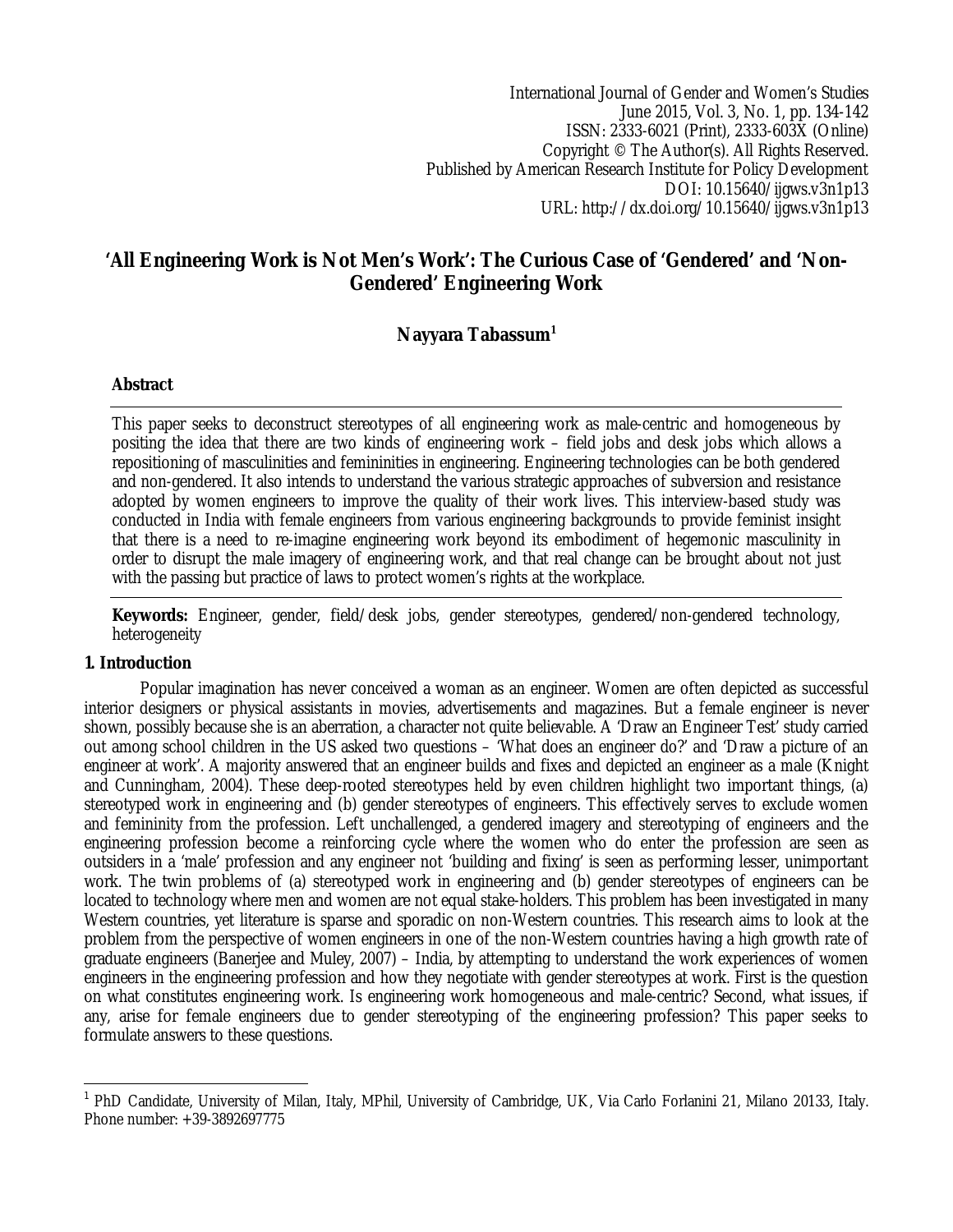### **2. Theoretical Context**

Theoretical foundations on feminist technology studies can be traced to the arguments that technology was both a source and consequence of gender relations and vice-versa (Cockburn, 2009; Wajcman, 1991; Faulkner, 2001). Feminist scholars emphasised the intertwined roles of capitalistic industrialisation and technological processes as sources beyond patriarchy responsible for the relationship between masculinity with male power and technology (Cowan, 1983; Cockburn, 1981). It was during this stage of feminist technology studies that attention was drawn to gender identities in gender-technology relations. Women's under-representation in technology-centred professions such as engineering is a pervasive trend in different parts of the world in contemporary times (Lohan and Faulkner, 2004; Parikh and Sukhatme, 2004). It is a cause for concern because women are disinterested or deterred from these professions due to their strong associations with masculinity. But of greater concern is the fact that women who are part of this profession, the women engineers - are a minority and are vulnerable to exclusion and marginalisation at work. Another issue that arises with a masculine profession is its monolithic identity, and a need to look at possible heterogeneities in the engineering profession (Faulkner, 2007). The theoretical context of this research study proposes that subjective experiences of women shed light on women's under-representation but more importantly, explain the continual performance of gender at work through the self-perpetuating processes of gender stereotypes at work. The constant tensions and contradictions in performing either their feminine gendered selves or masculinised engineering identities at the workplace explicate the meanings of technology and the consequent understanding of professional engineering identities.

### 2.1. Symbolic Gendering of Engineering Work

Male-dominated professions such as engineering are symbolically gendered as masculinised workplaces. Such marking of workplaces as gendered occurs not only due to the preponderance of men workers in the profession but also because of the cultural interpretations of certain types of work as masculine. Because of the durability of engineering technology with an imagery of masculinity, the work culture of the engineering profession is symbolically associated with men and masculinity and women engineers constitute an anomaly and aberration with engineering being seen as a 'man's job' (Cross and Bagilhole, 2002; Faulkner, 2007). Masculinity is embodied in engineering work through technological artefacts employed at the workplace. It can also be embodied in the possession and usage of technical knowledge and practice (Faulkner, 2001). The control and exercise of technical expertise are the bases of masculine stronghold at an engineering workplace. Such ideas of control and domination are also synonymous with cultural norms of hegemonic masculinity where power is concomitant with male traits. The association of masculinity with positions of power and control, and henceforth with work or professions which endow power is consistent with the situation in India, where men are often considered superior to women. As such, positions of power, control and domination are seen as naturally and rightfully belonging to men than to women (Johnson and Johnson, 2001). Because of the very nature of the engineering profession being symbolically associated as masculine, questions on what actually constitute engineering assume pertinence. Very often, in male-dominated professions, the characteristics and traits of the dominating gender are imbued upon the overall hue and colour of the profession and any conformity/deviation to/from the normative gender role expectations are seen as 'gender authentic/inauthentic' (Faulkner, 2007). The practice and performance of such socially constructed attitudes and behaviour serve to engender organisational structures at the workplace in favour of the numerically dominant gender (men) to gain an upper hand over the other (women), in the engineering profession.

### 2.2. Gender Stereotyping of Professional Identities

Divisions between men and women engineers are not always so clear-cut, especially when there are overlaps between some traditional boundaries and stereotypical, normative gender patterns are challenged (Talbot, 2010). Such workplaces become the playing field of a varied range of hegemonic and subordinate masculinities and femininities (Connell and Messerschmidt, 2005). Women are afforded less respect in male-dominated gender stereotyped jobs where they are seen as violating gender stereotyped norms. Even in positions of power and domination, women would be assigned less respect than their gender-consistent male counterparts (Heilman and Wallen, 2010). As a result, tensions in traditional notions of power, authority and respect occur when women are in superior positions than men or when young engineers (male or female) are in positions of power over older engineers.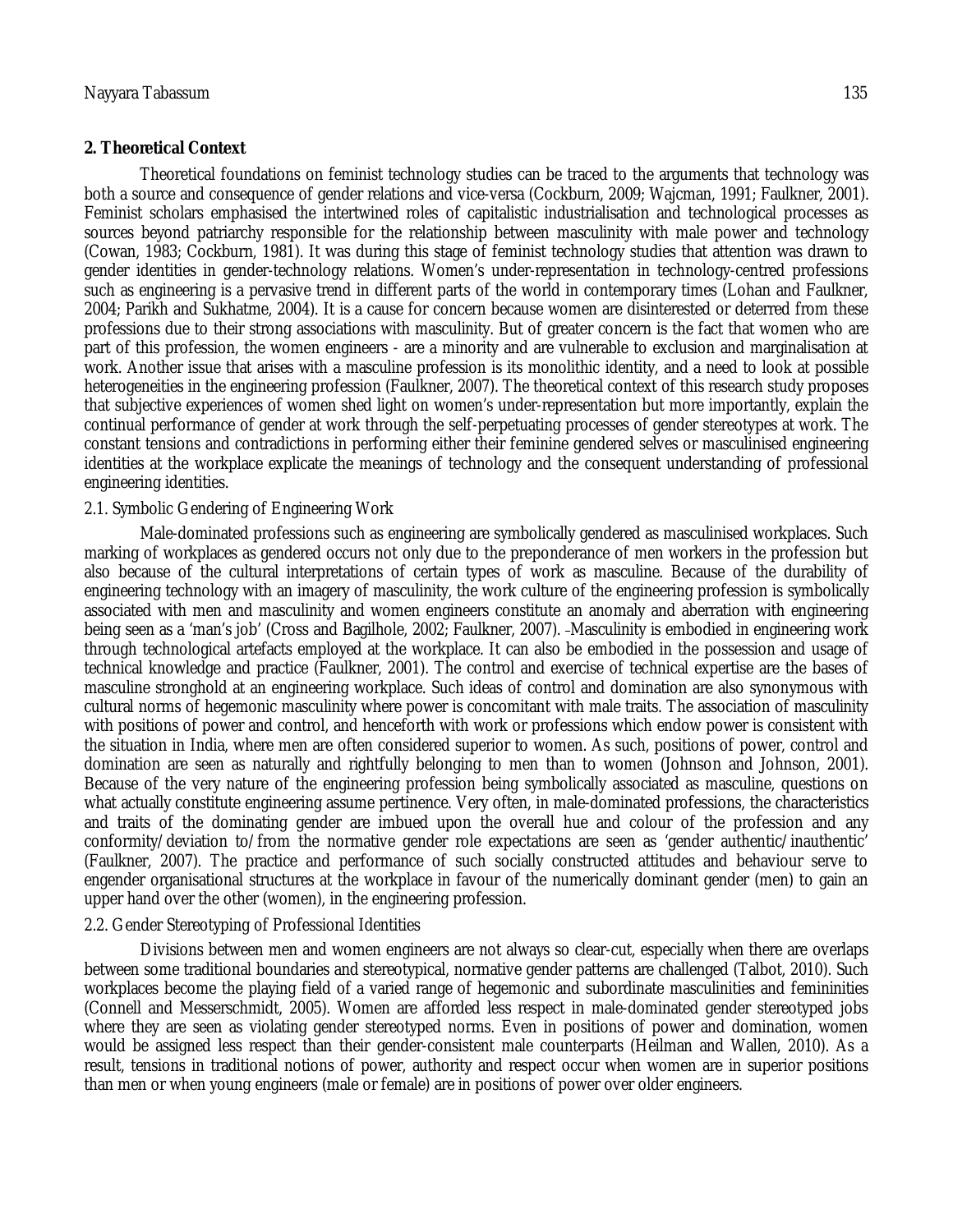Tensions in gender identities are often caused when men and women cannot 'do gender' in conventional ways (West and Zimmerman, 1987). 'Doing gender' as envisaged by West and Zimmerman (1987) includes not just conformity but also resistance to normative versions of gender. Normative versions of gender or gender norms in a particular culture have been formed through the doing and performing of gender over time which become embodied and constructed as gender identities within the discourse, in short, gendered identity is an embodied action conceived and constructed historically (Butler, 1990). The arrangement of binaries in a hierarchy is designed around opposition and exclusion where the categories cannot mingle with each other and the former dominates over the latter (Derrida and Kamuf, 1991). The binaries in the engineering profession – for instance, man/woman, technology/nontechnology, engineering/management, technicist/social (Faulkner, 2007) – create an 'Other' (Derrida and Kamuf, 1991) in the form of the category in the latter or subordinated position by forging a distinct identity for one with the help of the other. Through the formation of such binaries, women engineers cannot 'be' both women and engineers. They have to 'be' either one or the other.

By 'be'ing the 'Other' and simultaneously occupying the position of the dominant category, it signifies a subversion of identity where 'the sign represents the presence in its absence' (Derrida and Kamuf, 1991, pp. 62) challenging the dominant's position. The 'Other' or the 'abject' (Kristeva, 1982) is constructed and constituted in its being expelled from the body for it does not belong to the subject. In a similar fashion, the woman engineer is an 'Other'. She is seen as not belonging to the engineering workplace of an organisation. In professions which are traditionally designated as masculine or feminine, gender-inconsistent workers experience 'role strains' (Cross and Bagilhole, 2002). 'Role strains' could lead to a subversion and proliferation of identity possibilities and raise the potential for multiple discursive positions for women. Such discursive positions are not set apart from compulsory heterosexual femininity but constitute an essential part of it in a way similar to a Foucauldian sense of power as never being divorced from resistance (Nayak and Kehily, 2006; Butler, 1990; Foucault, 1978). These tensions potentially disrupt conventional gender roles and relations and yet serve to preserve traditional gender roles despite threats to conventional gender differences (Cross and Bagilhole, 2002). While women engineers may sometimes feel the need to adhere to masculine norms, at the same time, they may make men feel less like 'men' leading them to re-affirm their masculinity by acting against women and their interests (Padavic, 1991); propelling a vicious cycle in motion where the interests of one gender (female) to challenge gender stereotypes are followed by the interests of the other gender (male) to sustain such stereotypes. While women engineers, in some situations, may strive to exhibit masculine ways of behaviour in order to be accepted members of the engineering profession, in other situations they may behave or are expected to behave (both of which can sometimes be mutually reinforcing) in stereotypical feminine ways to preserve their femininity and their gendered selves (Heilman and Wallen, 2010; Faulkner, 2009).

### **3. Methodology**

Feminist scholars have criticised viewing women as inanimate, unfeeling research objects. Instead, a feminist approach seeks to understand respondents' perspectives on an equal platform where the researcher and the respondent can exchange and discuss their feelings and experiences in a supportive, humane environment (Harding, 1987). This interview-based study aimed to achieve an intersubjective understanding, making some limited claims in understanding the experiences of female engineers by virtue of its conversational nature. Thoughts and perceptions of women's varied experiences, critical in this study, were taken into account. In order to explore the problem in India, fifteen female engineers from a variety of engineering sectors were interviewed, all of whom were working in India. Due to the fact that fifteen interviews are not sufficient material to base generalisable claims, the sample was used instead to offer subjective insights that may be valid only in the context of this study, in a particular time period, or geographic area. This however, does not, negate their importance.

### 3.1. Female Engineers in India

India is a rapidly developing country. According to the World Economic Forum's Global Competitiveness Report, 2014-15, it ranks quite high in the quality of its scientific research institutions and availability of scientists and engineers at ranks 52 and 45 respectively. Yet, with a ranking of 135 out of 187 in UNDP's 2014 Gender Inequality Index (UNDP, 2014), women constitute a disadvantaged group. Female participation in the labour force, according to the World Economic Forum's Global Competitiveness Report, 2014-15, was at a measly 133 rank out of 144 countries. In fact the low labour force participation points to an under-representation of women in engineering colleges. Findings by Parikh and Sukhatme (2004) too had confirmed that female engineers constituted only 16.2% of the total enrolment in engineering colleges. These issues clearly highlight the tenuous association of women with the engineering profession and its possible consequences for women engineers.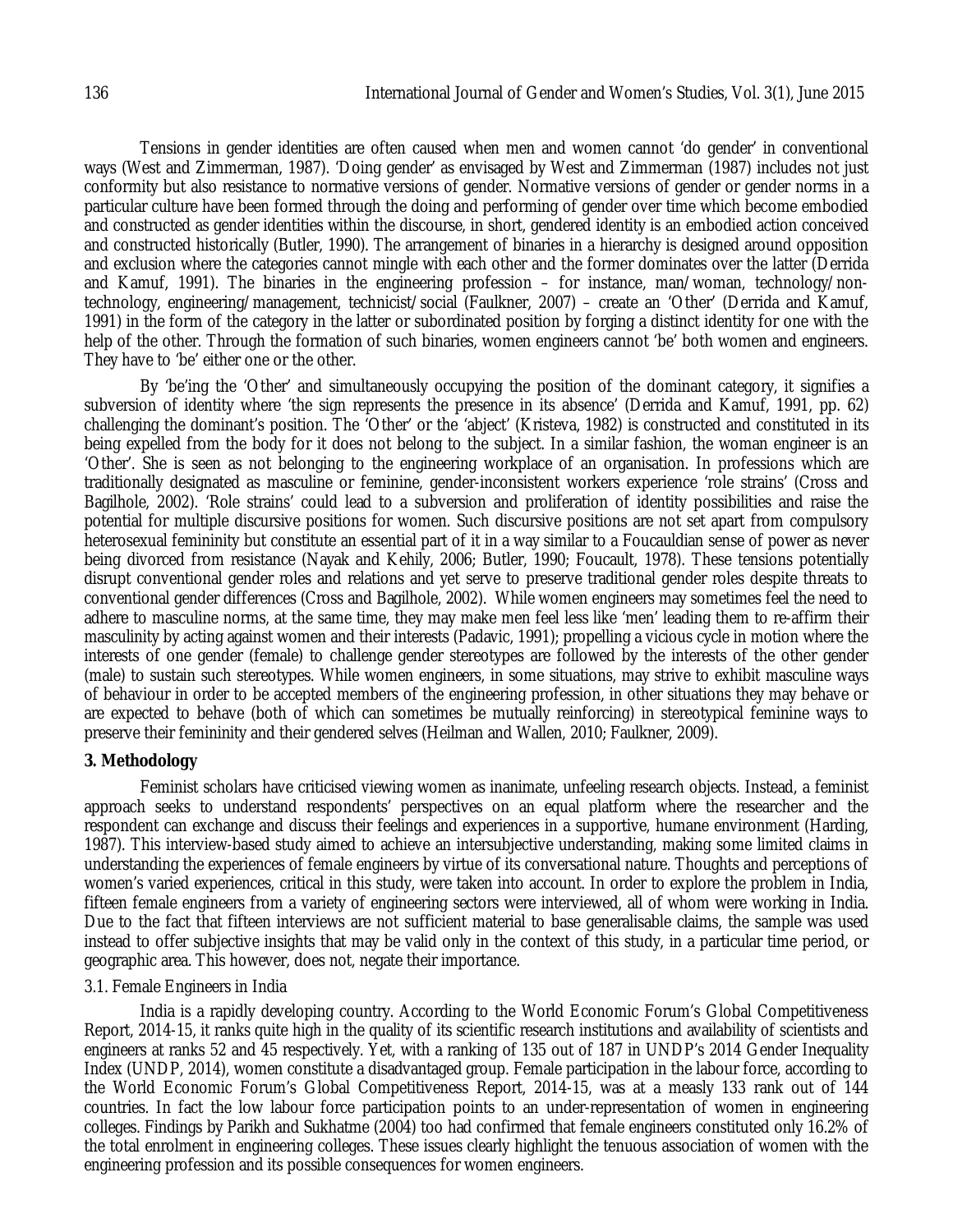As India is a democratic country, there are a number of laws to protect the rights and safety of workers. Some laws particularly relevant for women engineers have been listed in Table 1:

| NAME OF ENACTMENT                | PROTECTIVE PROVISIONS                                                                                                                                                                                                                                                                |  |  |
|----------------------------------|--------------------------------------------------------------------------------------------------------------------------------------------------------------------------------------------------------------------------------------------------------------------------------------|--|--|
| The Factories Act, 1948          | Prohibition of employment of women during night hours, only allowed                                                                                                                                                                                                                  |  |  |
|                                  | between 6 a.m. and 7 p.m. (Section 66)                                                                                                                                                                                                                                               |  |  |
|                                  | Prohibition of overlapping shifts (Section 58)                                                                                                                                                                                                                                       |  |  |
| The Mines Act, 1952              | Provision of separate toilets for males and females, and washing facilities for<br>women workers; convenient and accessible at all times (Section 20)                                                                                                                                |  |  |
| The Maternity Benefit Act, 1961  | Maternity benefits to be provided on completion of 80 days working and 12<br>weeks of paid leave.                                                                                                                                                                                    |  |  |
| The Equal Remuneration Act, 1976 | Payment of equal remuneration to men and women workers for same or<br>similar nature of work protected under the Act.<br>No discrimination is permissible in recruitment and service conditions except<br>where employment of women is prohibited or restricted by or under any law. |  |  |

| Table 1: Labour Legislations Regarding Women Engineers |  |  |  |  |
|--------------------------------------------------------|--|--|--|--|
|--------------------------------------------------------|--|--|--|--|

Source: Ministry of Labour and Employment, Government of India

The extent of the legal implementations in engineering practice is discussed. This study utilised the work experiences of engineers working in various sectors. For the purposes of this study, engineers have been classified into two broad types – infrastructure engineers (those who worked in the infrastructure sectors, for example, power or oil sector) and software engineers (those who worked in the software sector, for example, information technology or computer science).

## **4. Research Findings**

The findings shed light on the nature of engineering work and engineering technology. It also raises issues that may be faced by female engineers due to gender stereotyping of the engineering profession.

## 4.1. Gendered and Non-Gendered Engineering Technology

Engineering work is synonymous with technological understanding and its practical applications. The importance of technological understanding was expressed by engineers: 'You will definitely need some understanding of technology ... at least, basic knowledge of electronics and communications.' (Software engineer) 'These are things only an engineer can do; no one else can do it.' (Infrastructure engineer) Interviews with the fifteen engineers probed to find out if technology is gendered at work. A number of infrastructure engineers felt that their work, especially field jobs were gendered and seen as more congruent to men. Physical work, lifting of heavy objects typifies the stereotypical image of a male engineer. By extension, the image of the profession too gets stereotyped as masculine. 'You need to physically work, lift heavy objects and get dirty on the field. Men say this job is not for women, they dissuade us.' (Infrastructure engineer) On the other hand, software engineering is unencumbered by masculine images. The following statement showed that software technology in engineering is not gendered. 'Anyone, man or woman, can excel at learning software.

All you need is knowledge and aptitude.' (Software engineer) Technology is gendered only in infrastructure and not in software engineering. A reason why software technology was found to be non-gendered could be due to the nature of software technology. Software technology is intangible and invisible. Software technology is not a 'simple' technology similar to domestic technologies (example, the microwave) (Cockburn, 1997). Nor is it a heavy and masculinised manufacturing technology. It is invisible. It does not require the lifting of heavy tools and is neither heavy nor light. It is intangible. Because of its intangibility, the technology cannot be claimed and controlled by one group. It remains open to be used by those who possess the knowledge. It is gender neutral and can be equally appropriated by both men and women engineers. Infrastructure technology, on the other hand, is physically heavy, visible, tangible and quantifiable. Because of its visibility and tangibility, it can be touched, controlled and claimed by one group.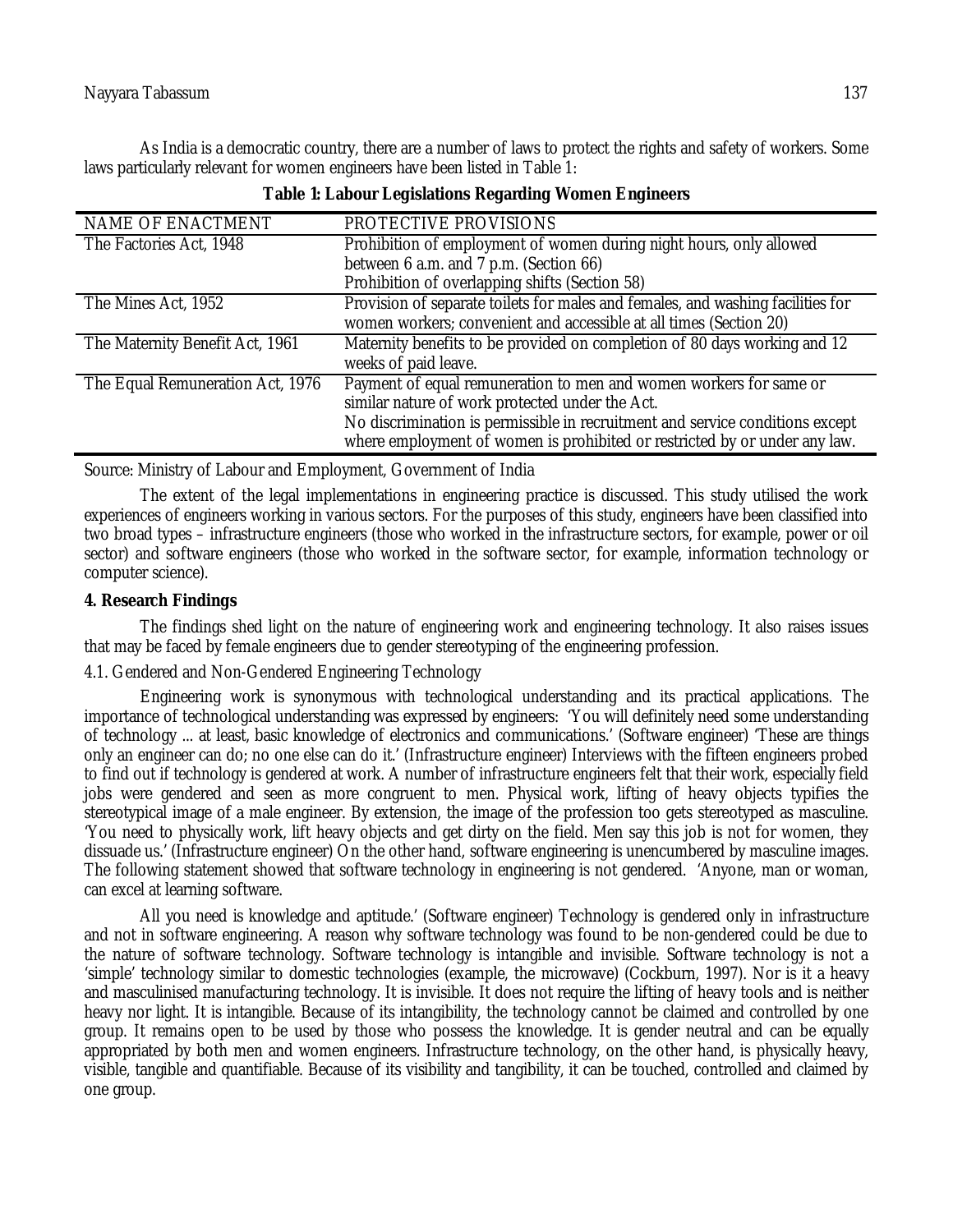The idioms of physical and heavy in infrastructure engineering can be associated with men and masculinity. The implications of using such technologies which need not be gendered and can be appropriated by both men and women should be explored further.

### 4.2. No Homogeneous Engineering Work: Field Jobs versus Desk Jobs

While technological understanding is important for both infrastructure and software engineers each performed their jobs differently and in different work environments. Infrastructure engineers performed either field jobs or desk jobs, or both. They primarily worked at field jobs on site locations and sometimes at desk jobs in a managerial capacity. As one infrastructure engineer said about field jobs: 'You are not really an engineer if you have never worked in on-site projects.' (Infrastructure engineer) Software engineers, on the other hand, worked only inside offices at desk jobs where they used and designed computer software.

### 'Our only workplace is at the office desk.' (Software engineer)

The field job-desk job distinction also brings into focus the implicit hierarchy between high innovativeness and low innovativeness required in the jobs. Software engineers usually performed a very micro aspect of a huge project. They felt that their work did not require them to be creative or innovative. 'Our work is not at all innovative. You are asked to do something by the company, you do it. It's nothing new.' (Software engineer) In contrast, infrastructure engineers felt that their work was innovative. 'We have to think creatively, be innovative ... and learn how to use new technological equipments. We then build things with minimum costs and maximum returns.' (Infrastructure engineer)

### 4.3. Systematic Attempts to Deter Women

Women engineers faced several challenges because of gender stereotyping of engineers as masculine and engineering work as male work. Interviews with fifteen engineers showed that a myth exists that men made better engineers. Despite similar qualifications, men are perceived and treated as technologically more capable than women engineers in infrastructure engineering. 'Maybe some of us possess better technological understanding than others. But it does not differ from man to man or man to woman ... Differs from person to person. There is certainly a perception that men are better engineers but that is a myth.' (Infrastructure engineer) On the other hand, there was no such perception or myth in software engineering where men and women were judged on the basis of their capabilities and knowledge, and not on their gender. 'Technological capability is not gender-based. It depends from person to person. As long as you are capable and you do your work well, you will get recognition at work.' (Software engineer) The perception that men were technologically more capable was pervasive in infrastructure engineering. As a result, women infrastructure engineers felt the need to prove their technical expertise by working extra hard. 'You have to prove at every step that you are worth this job. To let people rely on you, you have to prove yourself.' (Infrastructure engineer) Software engineers, on the other hand, felt that they did not need to prove their technological abilities any more than men engineers did. Capability mattered and not the gender of the engineer. 'My boss and mentor is a woman and I haven't seen anyone more technically inclined as she is. Everybody looks up to her and if somebody has a problem they can't solve, be they male or female, she is always the one people go to for advice or help.' (Software engineer) A number of women expressed that female engineers are not preferred during hiring processes. 'People feel that being a woman is a drawback in the oil and gas sector and not just in India, in other countries too. For example, this guy from (US based company) told me, 'You are the first woman well-logging maintenance engineer I have met'. They hesitate to take women because in field jobs, you need to work in very tough conditions. It is physical effort ... kind of tools I work with are very heavy ... not just electronics stuff but also very heavy stuff.' (Infrastructure engineer) Most of the fifteen interviews showed that a strong 'men's club' still existed in engineering. Field jobs are especially important in the career of infrastructure engineers for promotions and also in earning an extra income. But men encouraged women engineers to do desk jobs and tried to keep them away from field jobs through various means, either overtly or covertly.

'Men see field jobs as men's jobs and they try to keep us away from them.' (Infrastructure engineer) While desk jobs for senior women often involved high-level research work, for juniors, desk jobs were equivalent to secretarial work and there was very little respect attached to such work; the notion being that such jobs did not require specialised technical engineering skills and could be done by anyone with a minimum level of education. As such, desk jobs for junior engineers were seen as a demotion with little prospects for furthering careers. 'Every time I insist on a field job, my boss tells me, 'you are a girl...you need not go.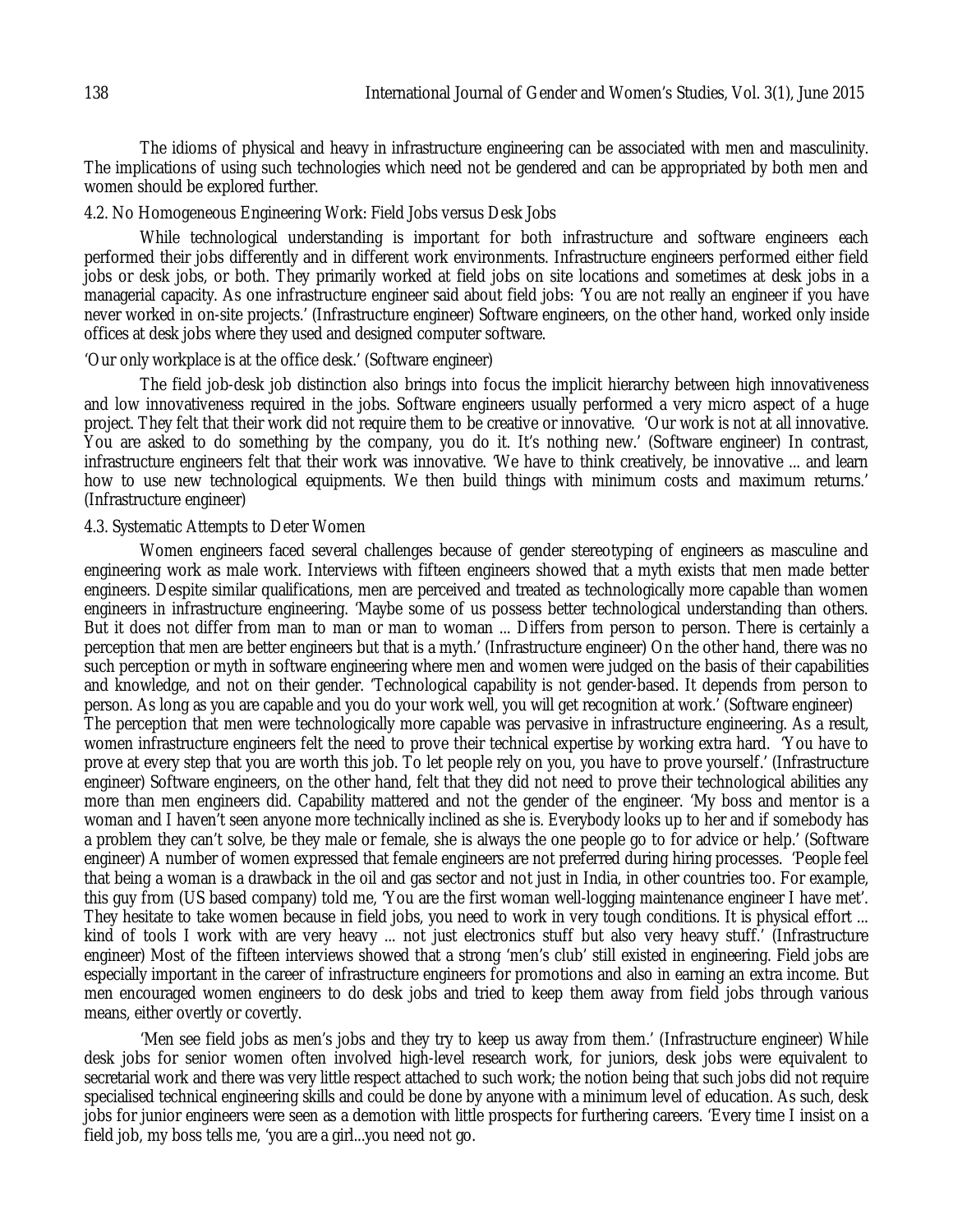#### Nayyara Tabassum 139

Learn paperwork now' and if I keep insisting, he would assign me to do some paperwork so that he can send a man instead. And I wouldn't be able to go as I am kept busy with useless paperwork.' (Infrastructure engineer) In desk jobs, women engineers were preferred over their male colleagues. While most women engineers were unhappy at being assigned desk jobs, there were also some who took pride in being given desk jobs. 'You know, women are more organised than men ... women can be trusted ... that's why my boss always trusts me with important paperwork.' (Infrastructure engineer) Getting the chance to work at field jobs was only one half of the battle. Women engineers working in teams at work sites can also be coerced into accepting suggestions from colleagues as they constitute a minority. 'Often, we are forced to accept ideas of the men during field jobs. Men tend to stay united in groups to exclude and oppose us. Women support each other yet our numbers are too small for anything useful ... it is hard because I am the only woman in my team.' (Infrastructure engineer) Many female engineers who worked at field jobs said that on-site facilities in field jobs were not female-friendly. Outdoor facilities (or the lack of it), such as toilets, reinforced the systematic exclusion of women. This was not a problem with desk jobs in the software sector where there were toilets for both men and women in their offices. But in field jobs, women engineers tended to be at a disadvantage regarding toilets.

'My main problem was that I was the only woman and I had to go to the jungle with a group of male engineers and ... there were no toilets for women.' (Infrastructure engineer) 'In the fields, you have to work for long hours ... I have stayed till 10 'o clock at night ... And there you don't have proper toilets. Men use bushes or open spaces and women engineers, if they are lucky, would have make-shift toilets in the area ... or otherwise, would be forced to wait till they go back to their office.' (Infrastructure engineer) A large number of interviewees stated that their very bases of femininity were often questioned by men. Dress codes in field jobs comprises of helmets, work boots and coveralls, all of which are mandatory according to legal laws (company regulations) for safety reasons. The mandatory western-style clothes for field jobs threaten traditional patriarchal notions in India, and can pose an unwelcome attraction in rural parts (Tarlo, 1996). A number of women said that coveralls were seen as western clothes and female engineers working in rural areas or small towns avoided wearing them. Women engineers who refused to wear coveralls routinely put their physical safety at risk to protect their femininity and their reputation. 'I would personally prefer to wear coveralls because then it's safer ... but I don't because it's a small place ... and people talk.' (Infrastructure engineer) The wearing of helmets and work boots was mandatory, strictly enforceable and engineers were not allowed inside the field without them. But it was not the same for coveralls.

'The thing with coveralls is that, unlike with boots or helmets ... there is no one to enforce wearing coveralls ... so nobody is obliged to follow these rules.' (Infrastructure engineer) Yet, there were some women engineers who did put their safety before reputation. There were others too who were hired by their companies only if they agreed to wear safety coveralls in field jobs. 'While I was interviewed for my job, I was specifically asked if I would be willing to wear coveralls on-site. I agreed ... and I got the job.' (Infrastructure engineer) Women who wore coveralls often faced jokes or taunts regarding their femininity. Women employed various tactics of humour and interactional styles as selfdefence strategies to protect their professional and gender identities. 'It's a joke for me now. They (male colleagues) call me 'a guy with long hair'. But I have started ignoring these ... And instead (to a male colleague who annoys me the most) tease him too that he waxes his eyebrows.' (Infrastructure engineer) For software engineers though, clothing did not constitute a site of struggle at the workplace as they worked at desk jobs. This was expressed by software engineers: 'We have a dress code with proper guidelines of attire for both men and women ... and we just follow that ... you are not allowed to wear certain clothes ... and different companies have different guidelines ... and you just follow them.' (Software engineer) A number of women infrastructure engineers said that they were excluded from informal support groups and had unsupportive male colleagues. 'If a male colleague gets stuck in solving a problem, he gets help and advice from other male colleagues. If a woman does the same thing ... we won't get any advice. In fact, they will then call us inefficient and incapable as engineers ... also, places for top positions are few and competition is high ... so support is even less in top positions.' (Infrastructure engineer)

The flip side of doing jobs well is making mistakes at work. For software engineers, gender of the engineer was not considered when mistakes were made. Mistakes at work were mostly forgivable except in the production units where every mistake can be a huge mistake. 'Whoever makes a mistake - a man or woman, a team or an individual – accepts responsibility. Gender, age ... nothing matters ... a mistake is a mistake.' (Software engineer) On the other hand, gender of infrastructure engineers was important in evaluating the penalty for mistakes.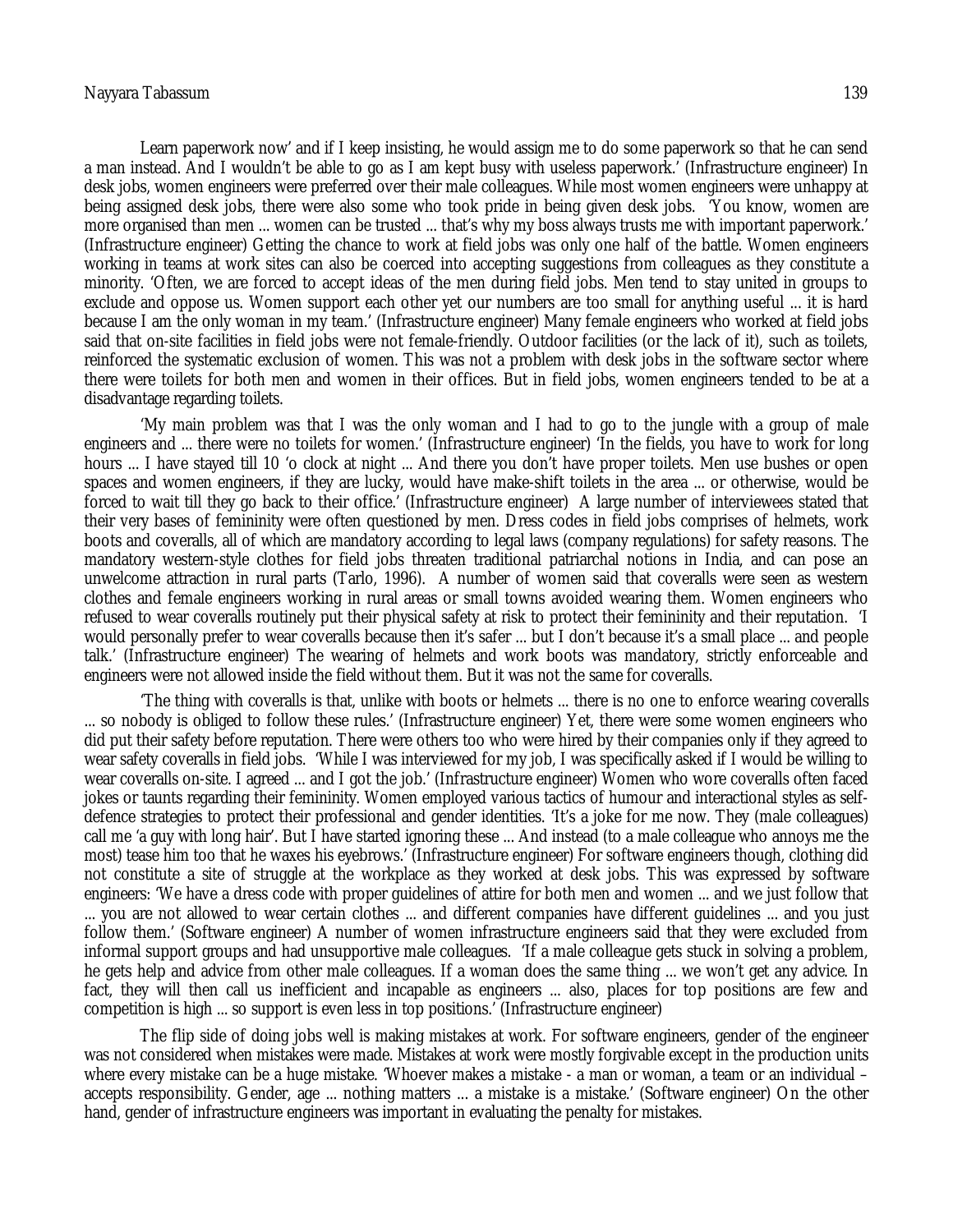Mistakes committed by men could be pardonable but for women engineers, mistakes may cost their reputation as engineers. 'Men can make mistakes; no one makes a big deal out of it. If women make mistakes, they would constantly be reminded of it. Their mistakes become a topic of discussion in men's circles and some men would go so far as passing remarks like, 'Women are just like that' or 'This is the problem with women engineers'.' (Infrastructure engineer) Almost all women out of the fifteen interviewees said that they would be penalised if they did not work overtime. Women engineers were paid for extra work and although overtime seemed to be a choice, it was not so in practice. The dedication of engineers to their work and their validity as 'good' engineers was gauged through the number of extra hours they put into work. Although overtime work in field jobs conflicted with labour laws (The Factories Act, 1948), these legal rules were neglected in practice. In fact, those junior women engineers who refused to work night shifts or back-to-back after-hours were unofficially penalised in various ways. The following example illustrates how a junior engineer's refusal for overtime work undermined her and rendered her field job presence defunct and powerless. 'I was told to work after-hours in emergencies. I agreed ... but my boss wanted me to work overtime on the field - not just for emergencies but every day. When I refused, my boss appointed a male colleague to take my place in the field after-hours every day ... my job role is actually quite meaningless now...' (Infrastructure engineer) Women software engineers may be unwilling to work night shifts due to night safety issues in India. And although companies provided night-cab facilities for those working night shifts, women risked their safety at night to protect their image as 'good' engineers. 'I am a woman, and staying until late hours and going back home so late is not safe ... Nobody forces me to work overtime. But if you don't, you have to face sexist comments from some male colleagues. Some male colleagues say that women do not make good engineers because women do not always work overtime. So now I have started showing that I can also work till late, that I am a good engineer.' (Software engineer)

#### 4.4. Strategies of Subversion and Resistance

Women engineers have not been silent receptors of gender stereotyping of their professional identities. They actively either conformed or resisted gender stereotypes to their advantage in order to gain control of their work environments. Many women stated that women in powerful positions were seen as threats to men and their masculinity. Lack of support for women also translated into an increase of conflicts between women and men at work. Male engineers may refuse to work under female bosses and sometimes may even take up the issue with the management – successfully or otherwise; successfully as evident in the following case: 'When I was newly appointed the head of the [name] Project, one male engineer who did not even know me then ... came to know that the new head was going to be a woman. Even before I started work, he requested the management to redistribute him as he would not work under a woman. Shockingly enough, he was shifted to another department as requested!' (Infrastructure engineer) Women engineers often faced conflict situations if they were in positions where they could exercise power over men. Conflicts occurred when young women engineers in field jobs supervised and directed older workmen. 'Handling the workmen becomes an ego issue. They are like, 'Why should we take orders from a woman who is actually 20 years younger than us?' First, I am like, their daughters' age ... plus I am a woman. Some of my male colleagues too face problems with workmen. But to take orders from someone who is young and a woman on top of that ... they create problems...' (Infrastructure engineer) To cope with such conflicts, women engineers adopted tactics of intimidating workmen by speaking loudly and using a sharp tongue publicly in front of everyone. 'Well, what can you do? You have to be strict with them ... it's easier with the younger ones who are more willing to listen to you ... with the older ones it's difficult ... so you have to be strict with them.' (Infrastructure engineer) '...to manage people from the driver level to the supervisor level ... Just arguing with them constantly has given me a sharp tongue. Now I have become famous at work as someone who intimidates and shouts at my juniors!' (Infrastructure engineer) 'They ignore you and are rude to you ... They don't know how to respect you when you are nice to them ... so you have to shout at them to make them listen to you.' (Infrastructure engineer)

Women engineers also resorted to traditional notions of femininity to gain control over work situations. Sometimes women engineers pretended to be emotionally upset with their male seniors and colleagues to get out of unfavourable situations. With strict laws on sexual harassment, men engineers avoided reprimanding women engineers. 'Some women do that. Their mistakes are not overlooked but bosses will think twice before scolding women for fear women will cry and create an uncomfortable situation.' (Infrastructure engineer) Another way of achieving control and power by women engineers is by using notions of traditional chivalry by men with women. Women engineers, who dealt with state officials on behalf of their organisations, received preferential treatment in comparison with men engineers from other organisations.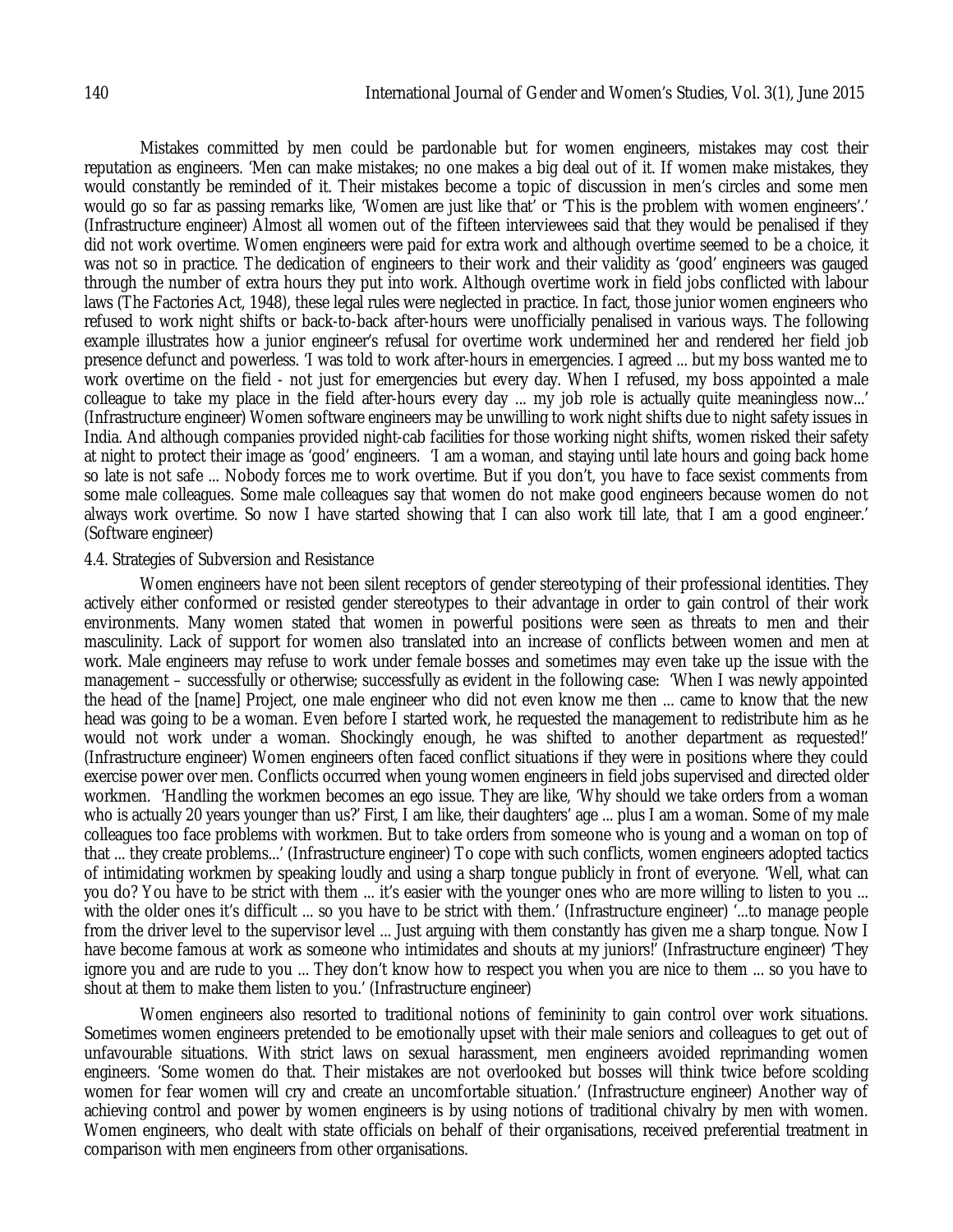'I used to be the only woman head of department out of all companies, waiting to meet the state official ... Sometimes with good official relations, you can have privileges ... you get priority over others ...' (Infrastructure engineer)

### **5. Conclusions**

There are several main points that emerge from the findings. Interviews with these fifteen women showed that field jobs were noted to be prized above desk jobs in the infrastructure sector. Women engineers are marginalised at field jobs but preferred for desk jobs. Accounts by women engineers too revealed that certain skills required in desk jobs (such as being organised) were seen as feminine skills. This supports a traditional cultural notion of women doing feminine jobs. In the male/female duality of field job/desk job, the latter ranks lower and is seen as an 'easy' job in comparison to the former which is 'hard'. The idea of field/desk jobs distinction can also be explained through the public/private sphere concept. Women are seen as belonging to the private sphere and are therefore seen as 'natural' occupiers of the private, 'internal' space of desk jobs. Men engineers belong to the public sphere – working outside at field jobs. Another related explanation can be that field jobs are also high status jobs. They are high status jobs because these jobs grant power to engineers by controlling workmen and also in gaining recognition at work. Women who are seen as the inferior gender are tried to be kept away from appropriating high status, power and control at work. Engineering work has long been perceived as 'men's work' (Cross and Bagilhole, 2002; Faulkner, 2007). Because of the connotations of engineering as physical work and heavy work, it is not seen as a 'natural' profession for women. Also, with women as a numerical minority, it automatically marks out the woman engineer as an alien and outsider. But the idea of engineering as 'men's work' was found to be explicit in infrastructure engineering and not in software engineering. This means that all engineering work is not 'men's work'. Software engineering, because of the nature of its work – inside the private sphere of an office and use of invisible, intangible technology, includes women not as outsiders but as equal counterparts belonging to the profession.

On the other hand, in infrastructure engineering, men systematically colluded with each other to exclude women engineers. The work conditions of software engineers were arguably much better than that of infrastructure engineers. Yet, issues such as working overtime, arising due to gender stereotypes cannot be brushed off. Deterring women takes place through informal mechanisms (such as informal 'men's club') or by bypassing formal mechanisms. At the formal level, the work culture in engineering was affirmative and stood for women's safety. Some laws, such as the Equal Remuneration Act of 1976 were practised to the letter. Women engineers were paid equally as men engineers and also got paid during maternity leave (The Maternity Benefit Act, 1961). Yet, other laws, especially those related to working overtime (The Mines Act, 1952, The Factories Act, 1948), were breached. Women engineers were not silent receptors but adopted strategies to adapt to the engineering work culture (for instance, speaking in a loud, sharp voice to control workmen). This means that the work culture of engineering is not just constituted by a fixed form of masculinity or femininity where men always hold power over women in patriarchal society (Connell and Messerschmidt, 2005), but that such norms can also be reversed through alternative practices of subversion and resistance. This further suggests that a gendered engineering work culture does not necessarily mean that women are always subjugated and disadvantaged but could be in controlling positions too. Finally, this paper subscribes to the feminist insight that there is a need to re-imagine engineering work beyond its embodiment of hegemonic masculinity in order to disrupt the male imagery of engineering work, and that real change can be brought about not just with the passing but practice of laws to protect women's rights at the workplace. It attempted to deconstruct all engineering work as essentially masculine and homogeneous by positing the idea that there are two kinds of engineering work – field jobs and desk jobs, and tied to it, a more nuanced approach is needed to understand how status and prestige, traditionally male bastions of power, are associated with certain kinds of engineering work. It also opened up possibilities of envisioning engineering technologies not just as gendered, but also as non-gendered. To conclude, gender stereotyping of female engineers as 'not belonging' to high-status engineering work continue with systematic exclusionary attempts to marginalise and discriminate against women, and women creatively dealing with it by employing strategies of subversion and resistance. State laws and work organisation cultures need to work together to foster positive, long-term changes.